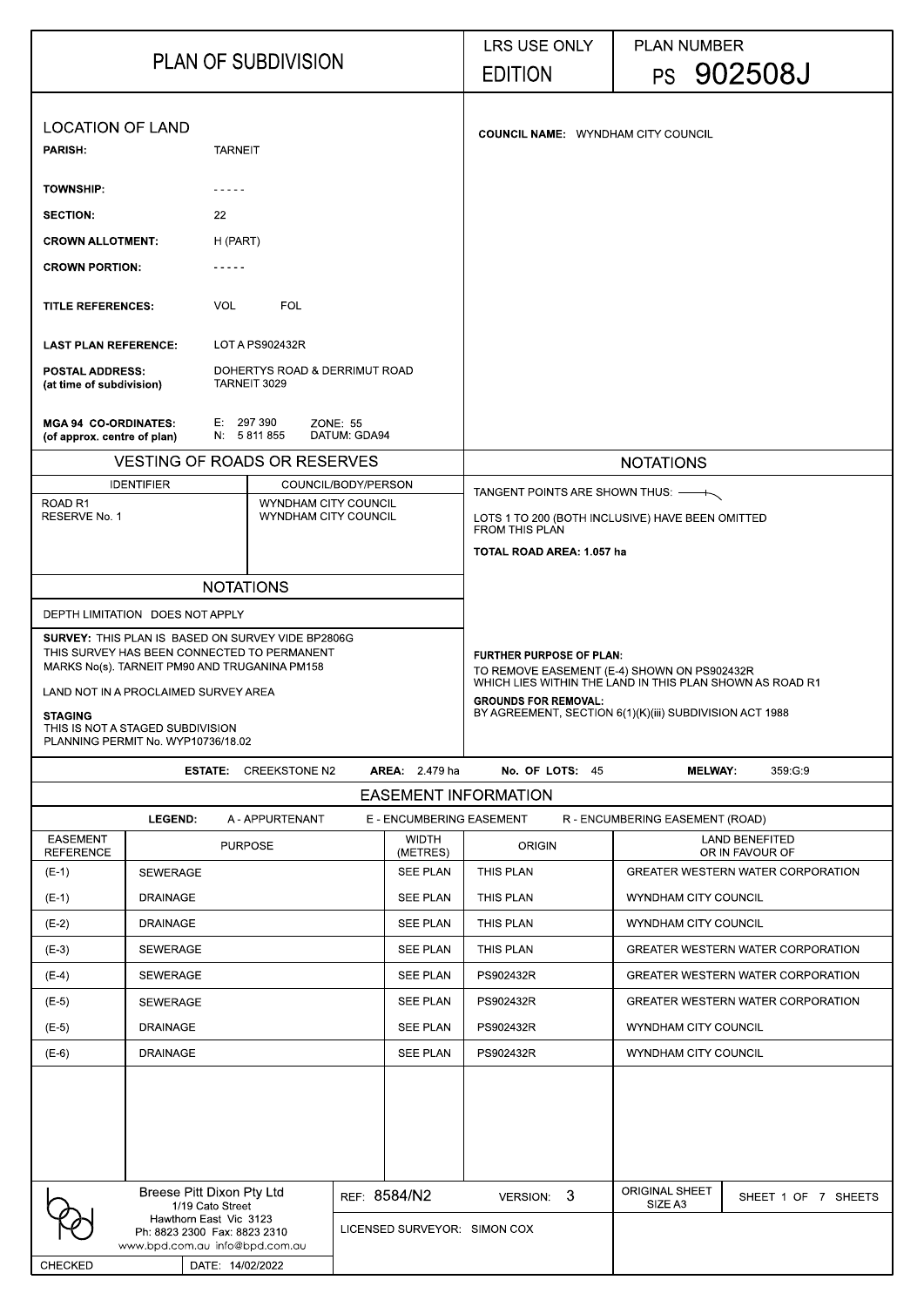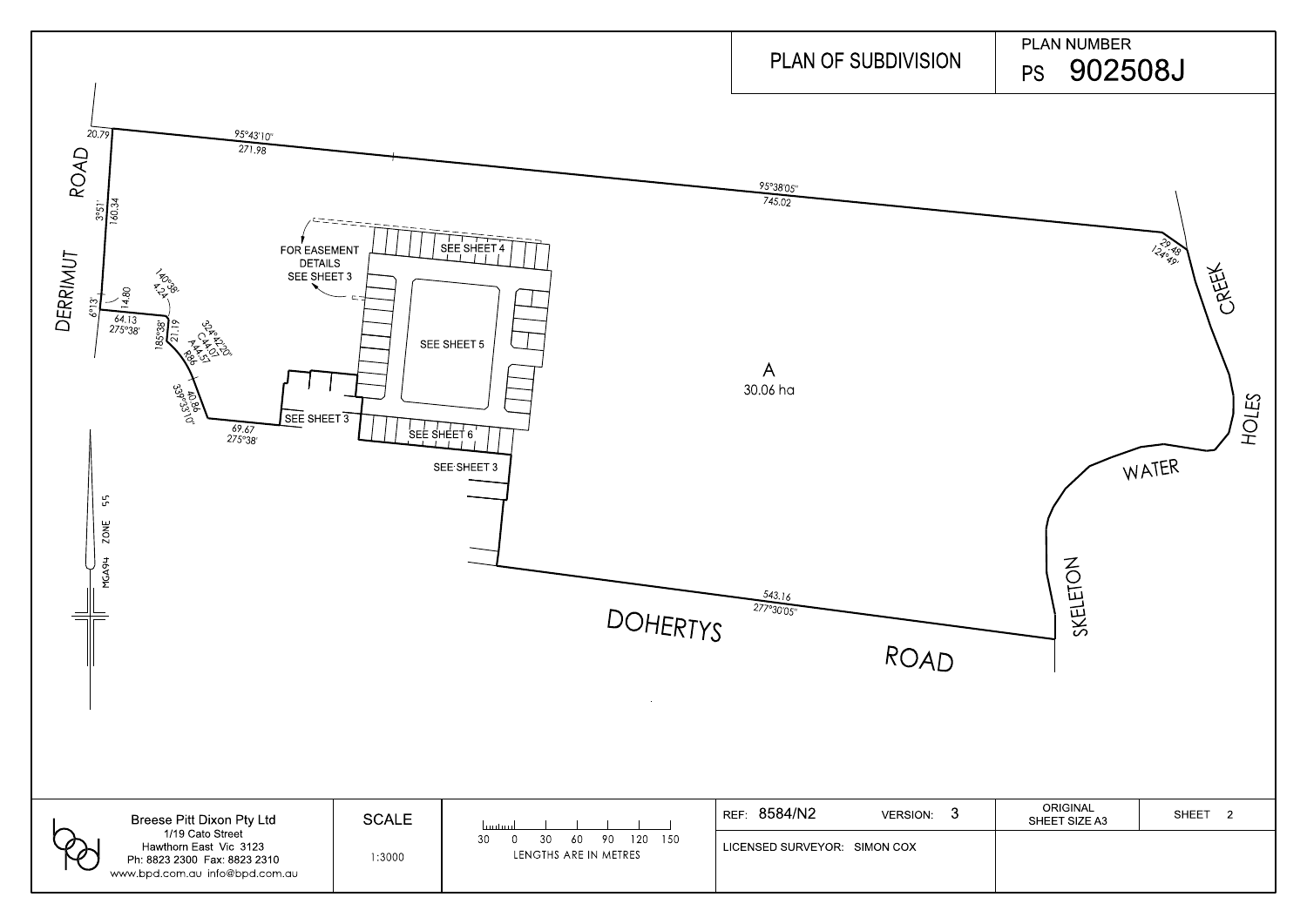|                                                                                          |                    | HAYBALE CIRCUIT 27               | । $4\overline{\otimes}$<br>$+(E-6)$<br>~2<br>95°38′<br>543.16 |           |
|------------------------------------------------------------------------------------------|--------------------|----------------------------------|---------------------------------------------------------------|-----------|
|                                                                                          |                    |                                  | 277°30'05"<br>DOHERTYS ROAD                                   |           |
|                                                                                          | <b>SCALE</b>       | عيبينسيا<br>20<br>40<br>20<br>60 | <b>ORIGINAL</b><br>SHEET SIZE A3                              | SHEET 3   |
| <b>Breese Pitt Dixon Pty Ltd</b><br>1/19 Cato Street                                     | 1:1250             | 0<br>LENGTHS ARE IN METRES       | REF 8584/N2                                                   | VERSION 3 |
| Hawthorn East Vic 3123<br>Ph: 8823 2300 Fax: 8823 2310<br>www.bpd.com.au info@bpd.com.au | LICENSED SURVEYOR: | <b>SIMON COX</b>                 |                                                               |           |

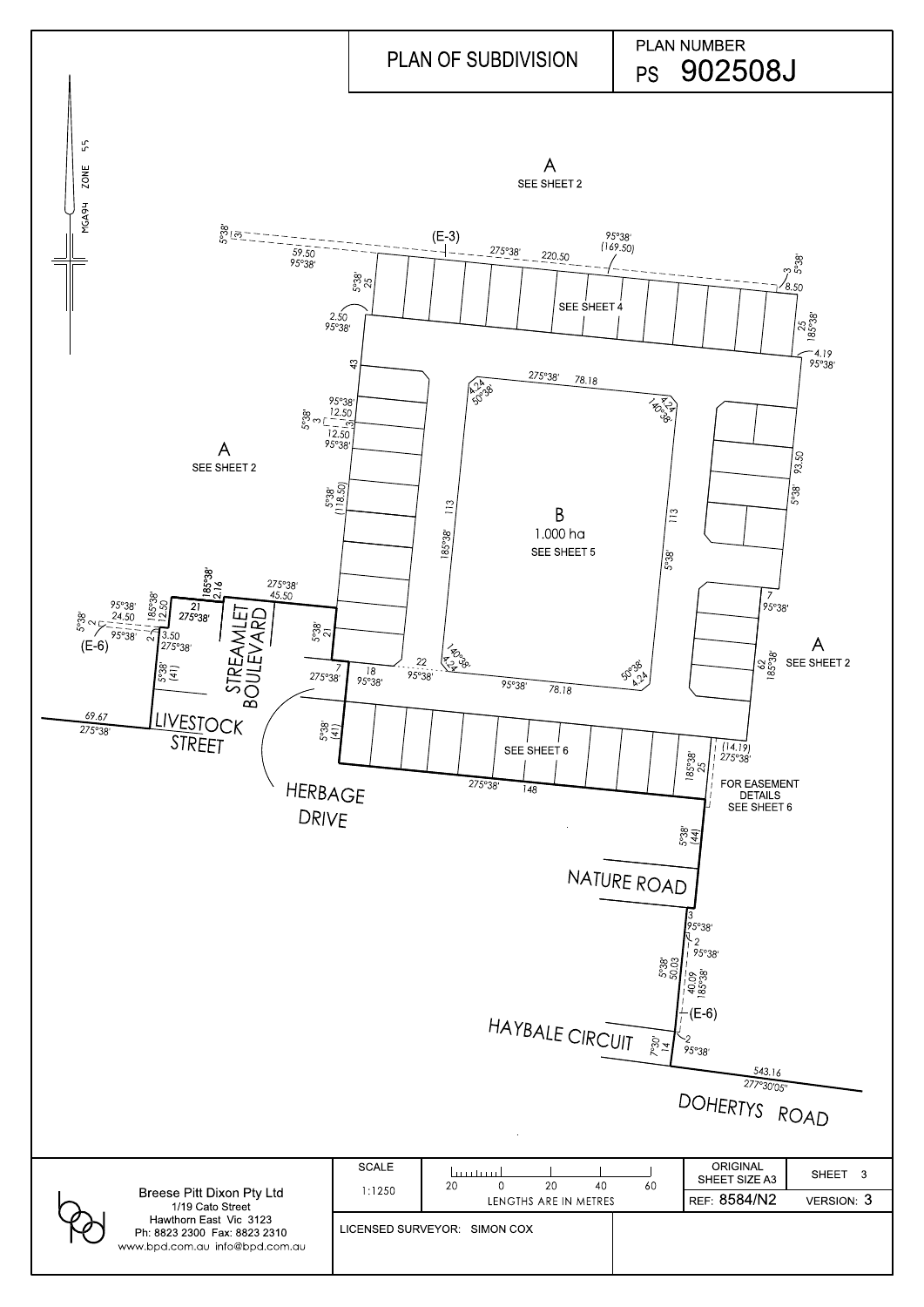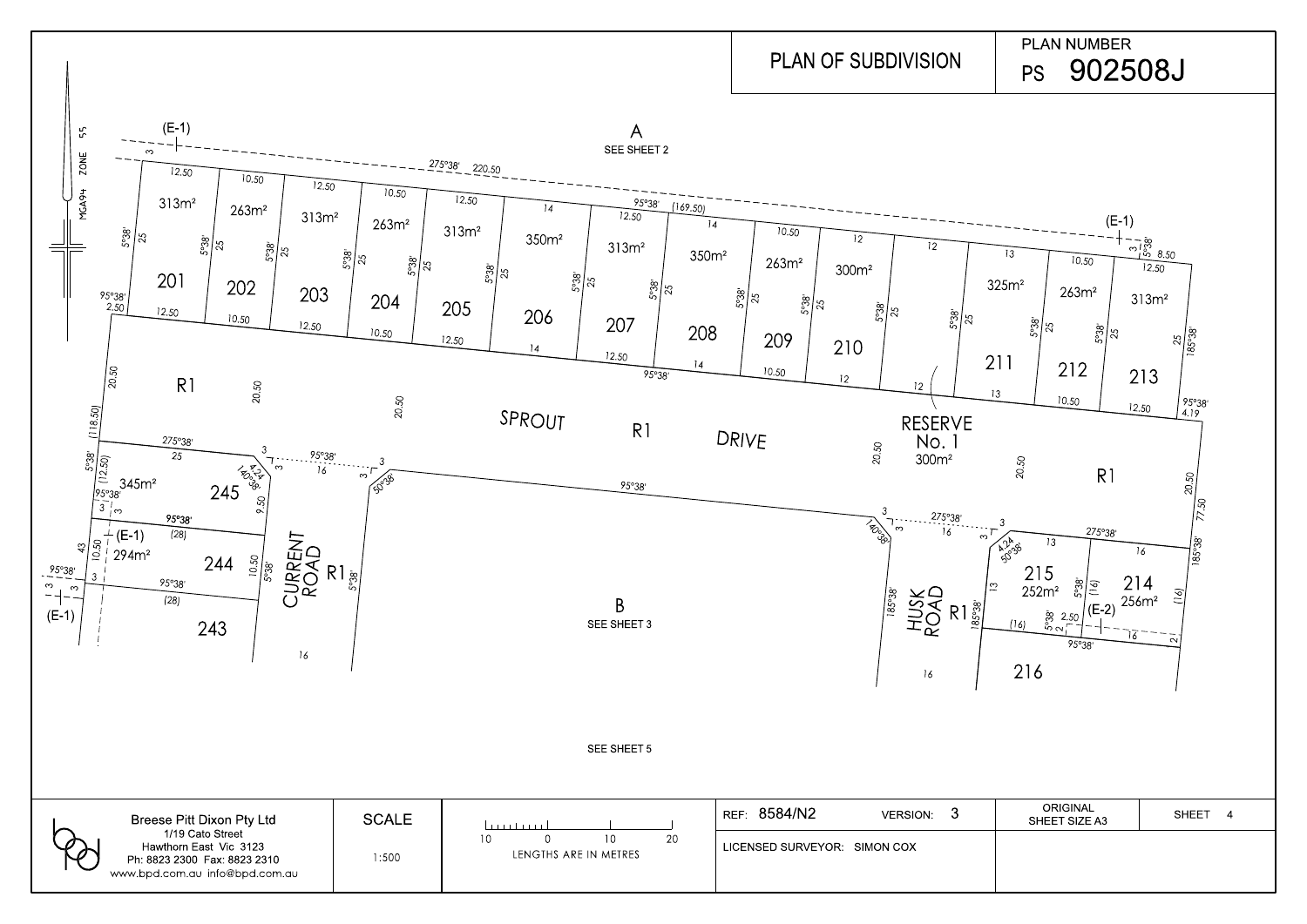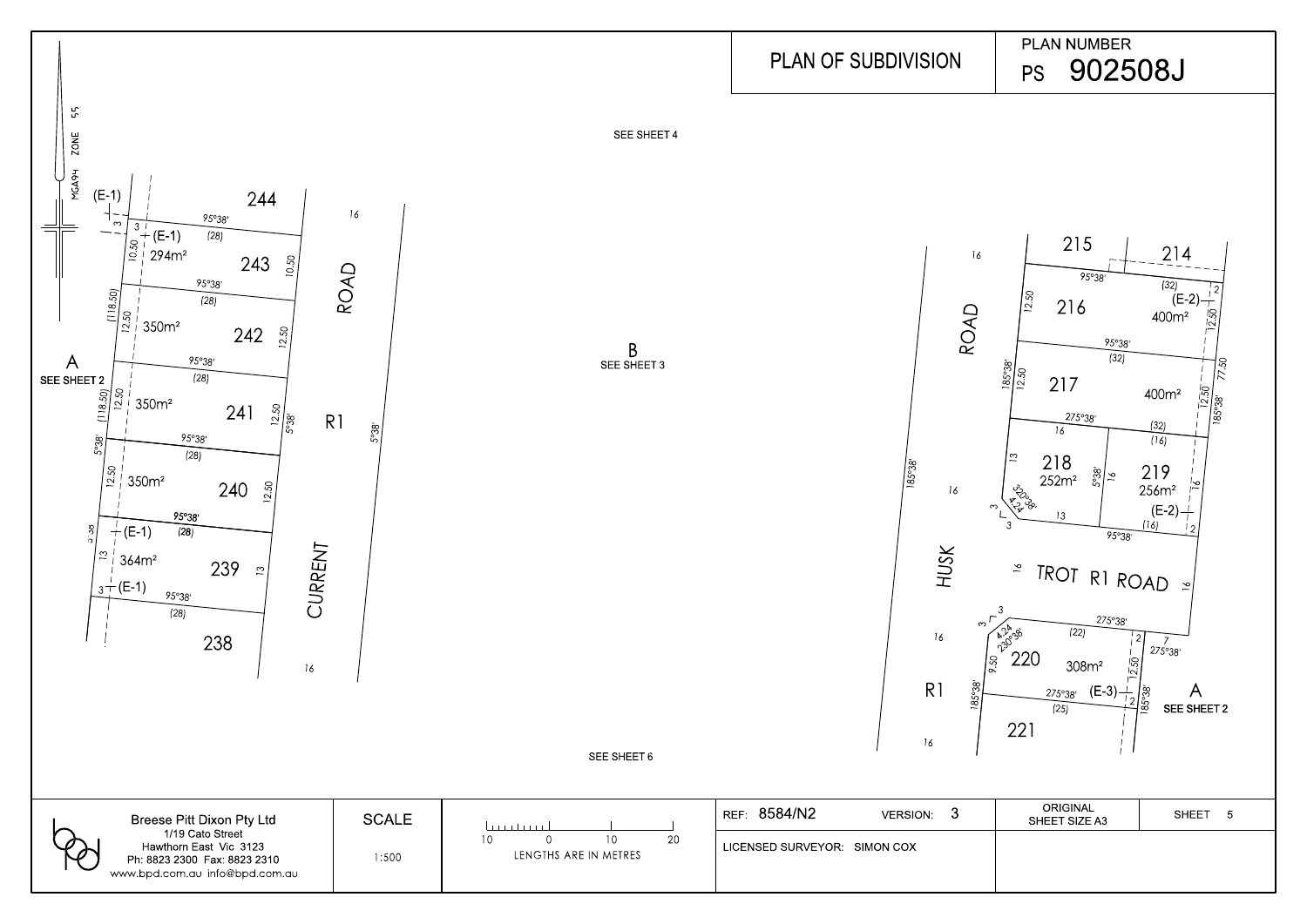